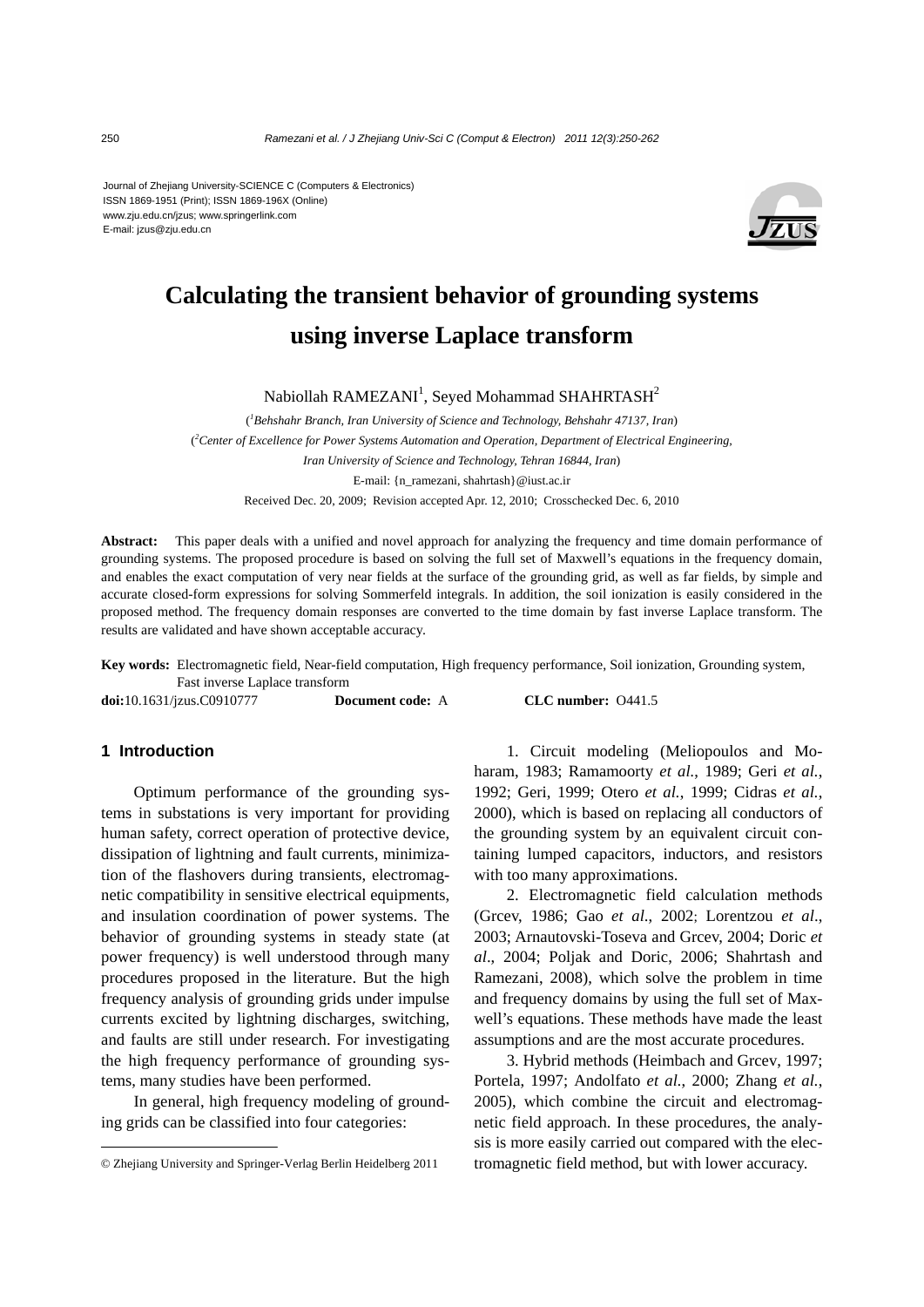4. Equivalent transmission line substitution (Verma and Mukhedkar, 1980; Velazquez and Mukhedkar, 1984; Mentre and Grcev, 1994; Liu *et al*., 2001), which is based on traveling wave calculations. This model neglects the mutual electromagnetic coupling between grounding conductors and its accuracy is not as desirable.

In this paper, an accurate and simple procedure is presented based on the electromagnetic field theory to compute the high frequency response of buried grounding systems. The most important feature of the proposed method is that an accurate improvedimage theory is used to solve the Sommerfeld halfspace problem for the computation of far and near fields in any frequency.

In the proposed procedure, the transient problem is first solved by a formulation in the frequency or *s* domain. The grounding electrode is divided into small segments, where the length is chosen according to the minimum wavelength in the desired frequency spectrum. Then, at each frequency, on the basis of calculated leakage current distributions in these segments, the voltage at each pre-defined point is computed. Finally, the time domain transient responses are derived by applying a numerical fast inverse Laplace transform (FILT).

The main features of the proposed method are:

1. An exact modeling is proposed through the application of the full set of Maxwell's equations.

2. Closed-form relations are derived with high accuracy for near-field computations, considering the Sommerfeld integral for the air/earth interface contribution.

3. The frequency-dependent behavior of soil parameters is considered.

4. The effect of the soil ionization phenomenon is combined easily.

5. The problem is converted to *s*-domain and an FILT is applied to obtain time-domain results.

Finally, this method is implemented and compared with the methods in Grcev (1986), Doric *et al.* (2004), Poljak and Doric (2006), and Shahrtash and Ramezani (2008), which have similar approaches, but approximate procedures.

# **2 Frequency analysis of grounding electrode**

In this work, the behavior of a grounding electrode is found in the frequency domain by computing the distribution of dissipated leakage currents from the electrode to earth and also its input impedance. Derivation of the relations and the whole procedure is described in the following sections.

#### **2.1 Problem formulation**

Fig. 1 shows a horizontal grounding electrode, which is a perfectly conducting element, with length *L* and radius *r*, buried in a lossy medium (earth) with permittivity  $\varepsilon_e$ , permeability  $\mu_e$ , and conductivity  $\sigma_e$ , at depth *H* fed by a high frequency current source  $(I<sub>s</sub>)$ , which corresponds to lightning, faults, etc.





First, the grounding electrode is divided into *n* segments. To maintain high accuracy, the length of each segment should be less than one tenth of the minimum wavelength in the desired frequency spectrum.

Fig. 2 shows two sample segments of the grounding electrode. The normal electric field on the surface of the *j*th segment is the sum of  $E_{i_j}$  (the normal component of incident electric field intensity impressed by the high frequency source on the surface of this segment) and  $\mathbf{E}_{S_j}$  (the normal scattered electric field intensity caused by the leakage currents of other segments of the grounding system). Note that in contrast to analyzing the performance of antennas in receiving mode, where there is an incident field propagated around the antenna, in grounding grid cases there is no such incident field; i.e.,  $E_i = E_i = 0$  (Fig. 2).

In general, there are two types of segments: one is the source segment, which is only one and its current is equal to the known current, *I*s, and the other corresponds to all other segments (from 1 to *n*), where the leakage current must be calculated. Therefore, the scattered electric field intensity on the *j*th segment,  $E_{S_i}$ , can be divided into  $E_{S_g}$  (the source component) and  $\sum_{p=1}^{n}$   $E_{s_p}$  (the components due to other segments).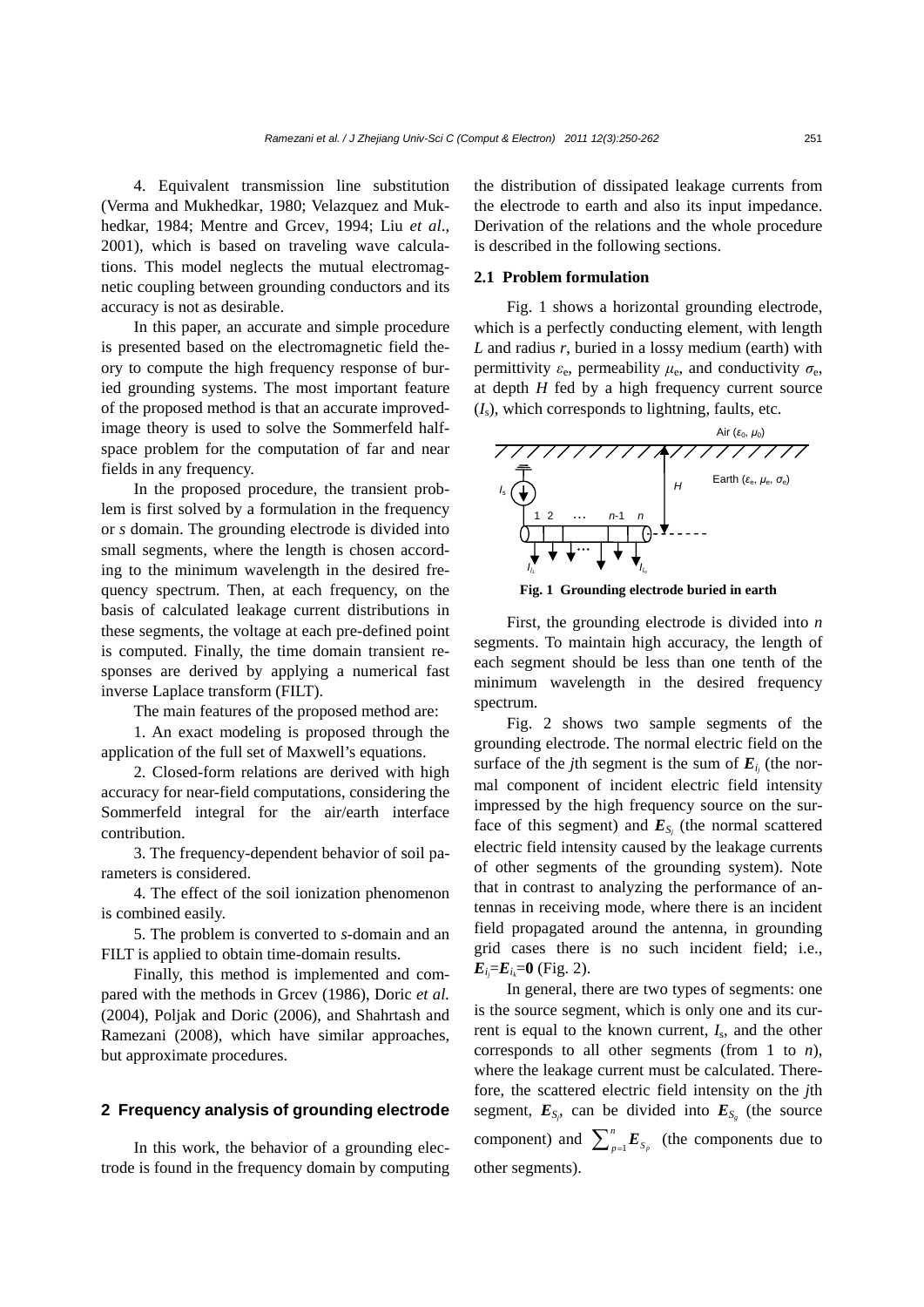

**Fig. 2 Segments of grounding electrode impressed by electric fields**

Assuming that the electric field at any point is known, the potential (*U*) caused by this electric field (*E*) at any observation point (*z*) can be written as

$$
U = -\int_{-\infty}^{z} \boldsymbol{E} \cdot \boldsymbol{n} \, \mathrm{d}z \;, \tag{1}
$$

where  $\boldsymbol{n}$  is the unit vector normal to the surface of the conductor. For solving this problem, the normal boundary condition in the interface of the segments and the earth can be expressed as (McAllister and Crichton, 1991)

$$
\boldsymbol{n} \cdot (\boldsymbol{D}_{\rm e} - \boldsymbol{D}_{\rm c}) = \delta_{\rm s},\tag{2}
$$

where  $D_e$  and  $D_c$  are the electric flux densities corresponding to the normal fields into the earth and at the boundary between conductors, respectively, and  $\delta_s$  is the surface charge density on the conductor segments.

Also, according to the continuity equation in the time domain, the relation between the leakage current density  $(\tilde{J}_{\ell})$  and the surface charge density is stated as (McAllister and Crichton, 1991)

$$
\mathbf{n} \cdot \nabla \tilde{J}_{\ell} + \frac{\partial \delta_{\rm s}}{\partial t} = 0. \tag{3}
$$

The first term in the left-hand side of Eq. (3) represents the normal divergence of  $\tilde{J}_\ell$  and takes part in the frequency domain presentation of this equation as follows:

$$
\mathbf{n} \cdot \frac{\mathrm{d} \mathbf{J}_{\ell}}{\mathrm{d} z} + \mathbf{j} \omega \delta_{\mathrm{s}} = 0, \tag{4}
$$

where  $\omega$  is the angular frequency.

According to Eqs. (2) and (4) and replacing  $D_e = \varepsilon_e E$ ,  $D_c = \varepsilon_c E_c = 0$  (since the electric field intensity is zero inside the conductor), it can be concluded that

$$
E_{s_{j} \text{normal}} = \frac{-1}{j \omega \varepsilon_{e}} \frac{dJ_{\ell_{j}}}{dz}.
$$
 (5)

Dividing the scattered electric field intensity into its components, Eq. (5) can be converted to

$$
\int_{\infty}^{z} \left( \boldsymbol{E}_{S_{g}} + \sum_{p=1}^{n} \boldsymbol{E}_{S_{p}} \right) \cdot \boldsymbol{n} \, \mathrm{d}z = \frac{-1}{\mathrm{j} \omega \varepsilon_{\mathrm{e}}} \boldsymbol{J}_{\ell_{j}} \cdot \boldsymbol{n} \n\Rightarrow V_{S_{j}} + V_{\ell_{j}} = \frac{1}{\mathrm{j} \omega \varepsilon_{\mathrm{e}}} \boldsymbol{J}_{\ell_{j}}.
$$
\n(6)

The first component of the voltage,  $V_{S_i}$ , is the voltage induced on the *j*th segment due to the current source and is calculated by

$$
V_{S_i} = Z_{S_i} I_s \,, \tag{7}
$$

where  $Z_{S_i}$  is the mutual impedance between the source and the *j*th segment.

The second component,  $V_{\ell_j}$ , is the induced voltage due to the leakage currents of different segments and is calculated by

$$
V_{\ell_j} = \sum_{k=1}^{n} V_{jk} = \sum_{k=1}^{n} Z_{jk} I_{\ell k}, \quad j = 1, 2, ..., n, \qquad (8)
$$

while  $Z_{ij}$  is the self-impedance of the *j*th segment and is equal to the ratio of  $V_{jj}$  (the voltage induced on the *j*th segment due to its own leakage current) to  $I_{\ell_i}$ , and *Zjk* is the mutual impedance between the *j*th and *k*th segments and equals the ratio of  $V_{ik}$  to  $I_{\ell}$ .

Therefore, Eq. (6), which is the basic relation for calculating the voltages of different segments, is converted to the matrix form as

$$
\mathbf{Z}\mathbf{I}_{\ell} - \frac{f(\ell)}{\mathbf{j}\omega\varepsilon_{\mathbf{e}}} \mathbf{I}_{\ell} = -\mathbf{Z}_{s} I_{s},
$$
 (9)

where **Z** contains the self and mutual impedances between segments and  $Z_s$  contains the mutual impedances between the source and segments. The vector  $I_{\ell}$  represents the unknown leakage currents, and  $f(\ell)$  is the shape function, which is the leakage current distribution modeled in different ways, such as linear and/or triangular relation.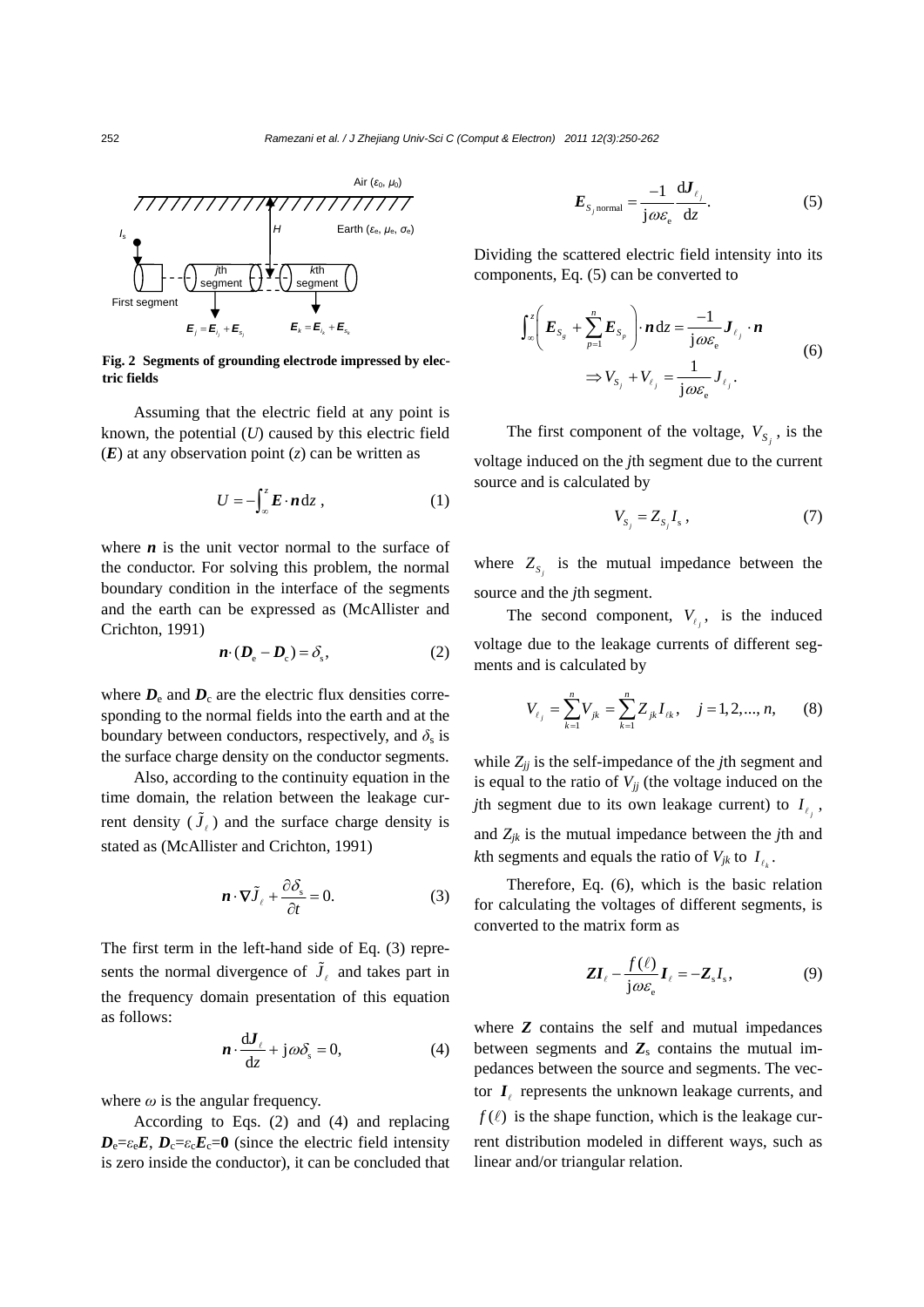#### **2.2 Voltage across any segment**

For a buried electrode injecting a leakage current into a lossy medium, according to the Ampere-Maxwell law, the leakage current density in the time domain,  $\tilde{J}_l$ , is given through

$$
\tilde{J}_{\ell} = \sigma_{\rm e} \tilde{E}_{\rm s} + \varepsilon_{\rm e} \frac{\partial \tilde{E}_{\rm s}}{\partial t},\tag{10}
$$

where  $\tilde{E}_s$  is the normal scattered electric field intensity in the time domain. In the frequency domain, Eq. (10) can be written as

$$
E_{\rm s} = \frac{1}{\sigma_{\rm e} + j\omega \varepsilon_{\rm e}} \mathbf{J}_{\ell} \,. \tag{11}
$$

In addition, the Faraday-Maxwell law defines the scattered electric field intensity,  $E_s$ , in the frequency domain at any point, by

$$
E_{\rm s} = -\mathrm{j}\omega A - \nabla V,\tag{12}
$$

where *A* is the magnetic vector potential and *V* is the scalar electric potential caused by the leakage currents. According to the relations in Appendix A, the magnetic vector potential can be substituted by

$$
A = \mu_{\rm e} \mathbf{J}_{\rm e}(\mathbf{v}),\tag{13}
$$

where  $J_e(V)$  is the volume density of the leakage current as defined by Eq.  $(B1)$ . By using Eqs.  $(11)$ – (13), the voltage at any point, with distance *r* (in the air or earth), can be expressed by the following relation (refer to Appendix B):

$$
V(r,\omega) = \frac{I_{\ell}}{4\pi} \left( \frac{1}{\sigma_{\rm e} + j\omega \varepsilon_{\rm e}} + j\omega \mu_{\rm e} \right) \cdot \int_{\ell_{\rm n}} f(\ell) G(r) \, \mathrm{d}\ell, \tag{14}
$$

where  $G(r)$  is the Green function for half-space conducting medium and is described in Eqs. (19) to (29). Obviously, by the above relation and substituting the distance between the observation point and the source point in the Green function, i.e.,  $G(r<sub>s</sub>)$ , the first component of voltage in Eq. (6) can be calculated. Also, the second component of the voltage in Eq. (6) can be found by substituting the distance between the observation point and the considered segments in  $G(r)$ .

Moreover, by using Eq. (14), the average induced voltage on the *j*th segment caused by the leakage current of the *i*th segment can be written as

$$
V_{\ell_j}(\mathbf{j}\omega) = \frac{I_{\ell_i}}{4\pi} \left( \frac{1}{\sigma_{\mathbf{e}} + \mathbf{j}\omega \varepsilon_{\mathbf{e}}} + \mathbf{j}\omega \mu_{\mathbf{e}} \right)
$$

$$
\cdot \int_{\ell_j} f_j(\ell_j) \left[ \int_{\ell_i} f_i(\ell_i) G(r_{ij}) \mathrm{d}\ell_i \right] \mathrm{d}\ell_j,
$$
(15)

and the average induced voltage on the *j*th segment caused by the source can be expressed as

$$
V_{S_j} = \frac{1}{4\pi} \left( \frac{1}{\sigma_e + j\omega \varepsilon_e} + j\omega \mu_e \right) \cdot \int_{\ell_j} f_j(\ell_j) G(r_{S_j}) d\ell_j
$$
 (16)

#### **2.3 Computation of matrix** *Z*

According to Eq. (15), the elements of matrix *Z* in Eq. (9) are calculated through

$$
Z_{ji}(j\omega) = \frac{V_{\ell_j}}{I_{\ell_i}} = \frac{1}{4\pi} \left( \frac{1}{\sigma_e + j\omega \varepsilon_e} + j\omega \mu_e \right)
$$

$$
\cdot \int_{\ell_j} f_j(\ell_j) \left[ \int_{\ell_i} f_i(\ell_i) G(r_{ij}) d\ell_i \right] d\ell_j,
$$
 (17)

where  $f_i(\ell_i)$  and  $f_j(\ell_j)$  are the shape functions for the *i*th and *j*th segments, respectively.  $r_{ij}$  is the distance between the middle point of the *i*th segment and the similar point on the outer surface of the *j*th segment, and  $r_{ii}$  equals the radius of the grounding electrode.

#### **2.4 Computation of vector** *Z***<sup>s</sup>**

According to Eq. (16), the elements of  $Z_s$  in Eq. (9) are calculated through the following relation:

$$
Z_{S_j} = \frac{V_{S_j}}{I_s(j\omega)}
$$
  
= 
$$
\frac{1}{4\pi} \left( \frac{1}{\sigma_e + j\omega \varepsilon_e} + j\omega \mu_e \right) \int_{\ell_j} f_j(\ell_j) G(r_{S_j}) d\ell_j,
$$
 (18)

where  $r_{S_j}$  is the distance of the middle point on the outer surface of the *j*th segment from the source (which is assumed as a point segment), and  $I_s(i\omega)$  is the current source representation in the frequency domain.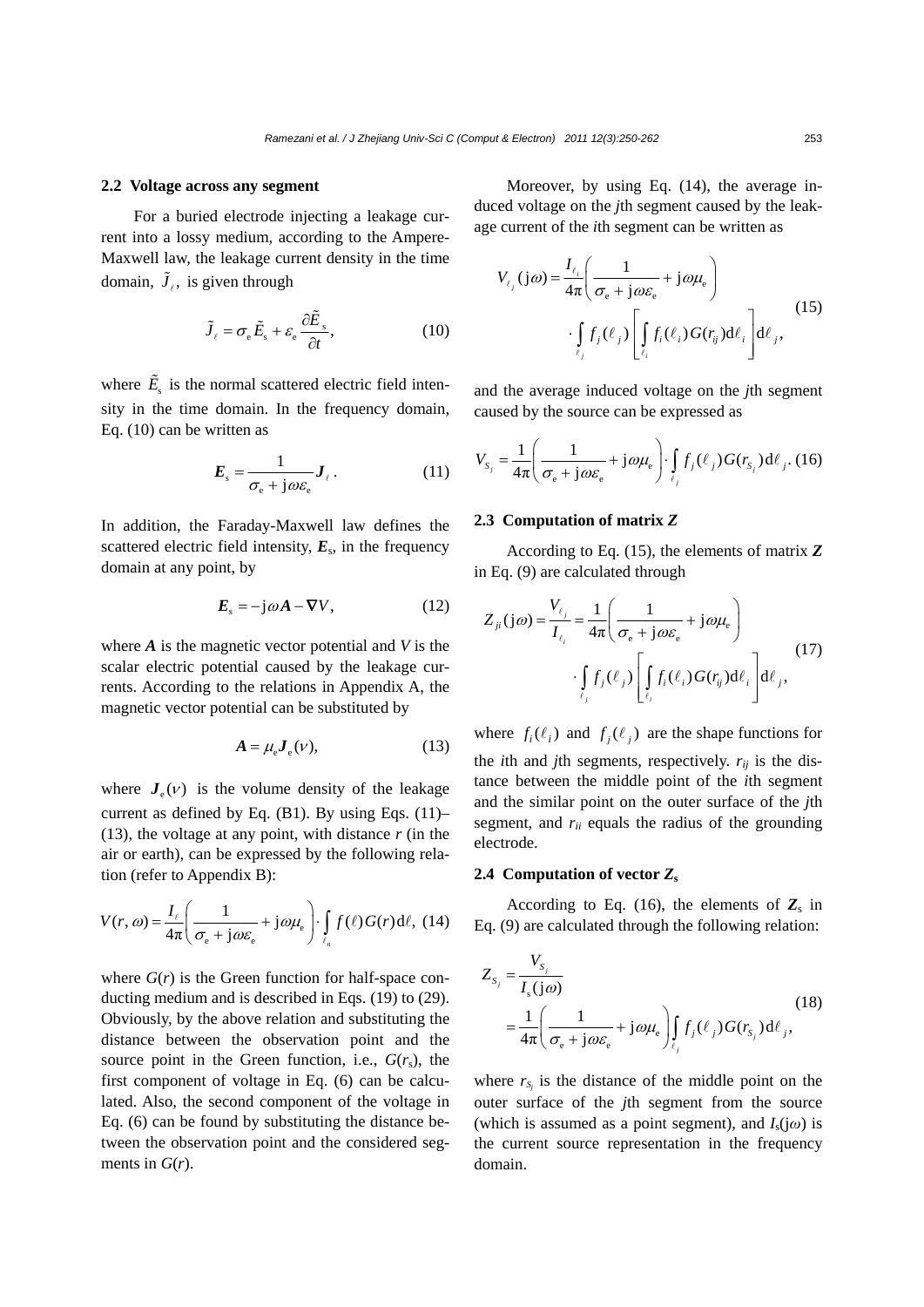#### **2.5 Proposed method for computation of**  $G(r)$

In this subsection, the procedure of computing the Green function is explained. The method is simple and valid for calculating both near and far fields with enough accuracy under both conditions.

The formulas in Appendix C are applicable in calculating the Green function when an electrode is located above the ground. In the case of a grounding electrode, which is buried into the earth, however, the positions of the source and its image are changed (Fig. 3). Therefore, it is the lossy medium into which the current dipole is placed.



**Fig. 3 Vertical dipole buried in the ground**

Consequently, for a vertical dipole buried in the earth, the relations for the Green function are rewritten, changing the associated parameters of the two media (i.e., air and earth). Thus, the Green function, for this case, can be written as

$$
G(r) = \int_0^\infty J_0(\lambda r) e^{-q_e(z-H)} \frac{\lambda d\lambda}{jq_e} + \int_0^\infty \frac{q_e - n^2 q_0}{q_e + n^2 q_0} J_0(\lambda r) e^{-jq_e(z+H)} \frac{\lambda d\lambda}{jq_e},
$$
(19)

where  $q_0^2 = k_0^2 - \lambda^2$  and  $q_e^2 = k_e^2 - \lambda^2$ .

To reveal the contribution of the air/earth interface in Eq. (19), the following approach is carried out:

$$
G(r) = \int_0^{\infty} J_0(\lambda r) e^{-q_e(z-H)} \frac{\lambda d\lambda}{jq_e}
$$
  
+ 
$$
\int_0^{\infty} \left( \frac{q_e - n^2 q_0}{q_e + n^2 q_0} - 1 + 1 \right) J_0(\lambda r) e^{-jq_e(z+H)} \frac{\lambda d\lambda}{jq_e},
$$
 (20)  
or

$$
G(r) = \int_0^{\infty} J_0(\lambda r) e^{-q_e(z-H)} \frac{\lambda d\lambda}{jq_e}
$$
  
+ 
$$
\int_0^{\infty} J_0(\lambda r) e^{-q_e(z+H)} \frac{\lambda d\lambda}{jq_e}
$$
  
+ 
$$
\int_0^{\infty} \left( \frac{q_e - n^2 q_0}{q_e + n^2 q_0} - 1 \right) J_0(\lambda r) e^{-jq_e(z+H)} \frac{\lambda d\lambda}{jq_e}.
$$
 (21)

According to Ishimaru (1991), the first term of Eq. (21) is the Green function between the buried dipole and the observation point in the cylindrical coordinate system and equals the first term in the following Eq. (22) in the spherical coordinate system. In addition, the second term of Eq. (21) represents the Green function from the image of that dipole to the observation point, and is converted to the second term in Eq. (22) in the spherical coordinate system. Therefore, Eq. (21) takes the following form:

$$
G(r) = \frac{e^{-jk_e R_1}}{R_1} + \frac{e^{-jk_e R_2}}{R_2} + \int_0^\infty \left(\frac{q_e - n^2 q_0}{q_e + n^2 q_0} - 1\right) J_0(\lambda r) e^{-j q_e (z + H)} \frac{\lambda d\lambda}{j q_e}.
$$
 (22)

The third term of the Green function in Eq. (22), which stands for the air/earth interface contribution, is introduced as a correction term,  $\Delta G_e$ , i.e.,

$$
\Delta G_{\rm e} = \int_0^\infty f_{\rm e}(\lambda) J_0(\lambda r) e^{-{\rm j}q_{\rm e}(z+H)} d\lambda, \qquad (23)
$$

where  

$$
f_{\rm e}(\lambda) = -\frac{2n^2 q_{\rm o}}{n^2 q_{\rm o} + q_{\rm e}} \cdot \frac{\lambda}{\rm j q_{\rm e}}.\tag{24}
$$

The integral in the right-hand side of Eq. (23) is a Sommerfeld type integral (SI) and is valid for the high frequency analysis of grounding systems, even where the observation point is in the vicinity of the grounding system. Since performing the analytical solution for these infinite integrals is much rigorous and rather time-consuming, much attention has been focused on developing numerical and approximate techniques for this problem.

Defining  $n=k_e/k_0$ , Eq. (24) can be converted to

$$
f_{e}(\lambda) = -\frac{2k_{e}^{2}q_{0}}{k_{e}^{2}q_{0} + k_{0}^{2}q_{e}} \cdot \frac{\lambda}{jq_{e}}.
$$
 (25)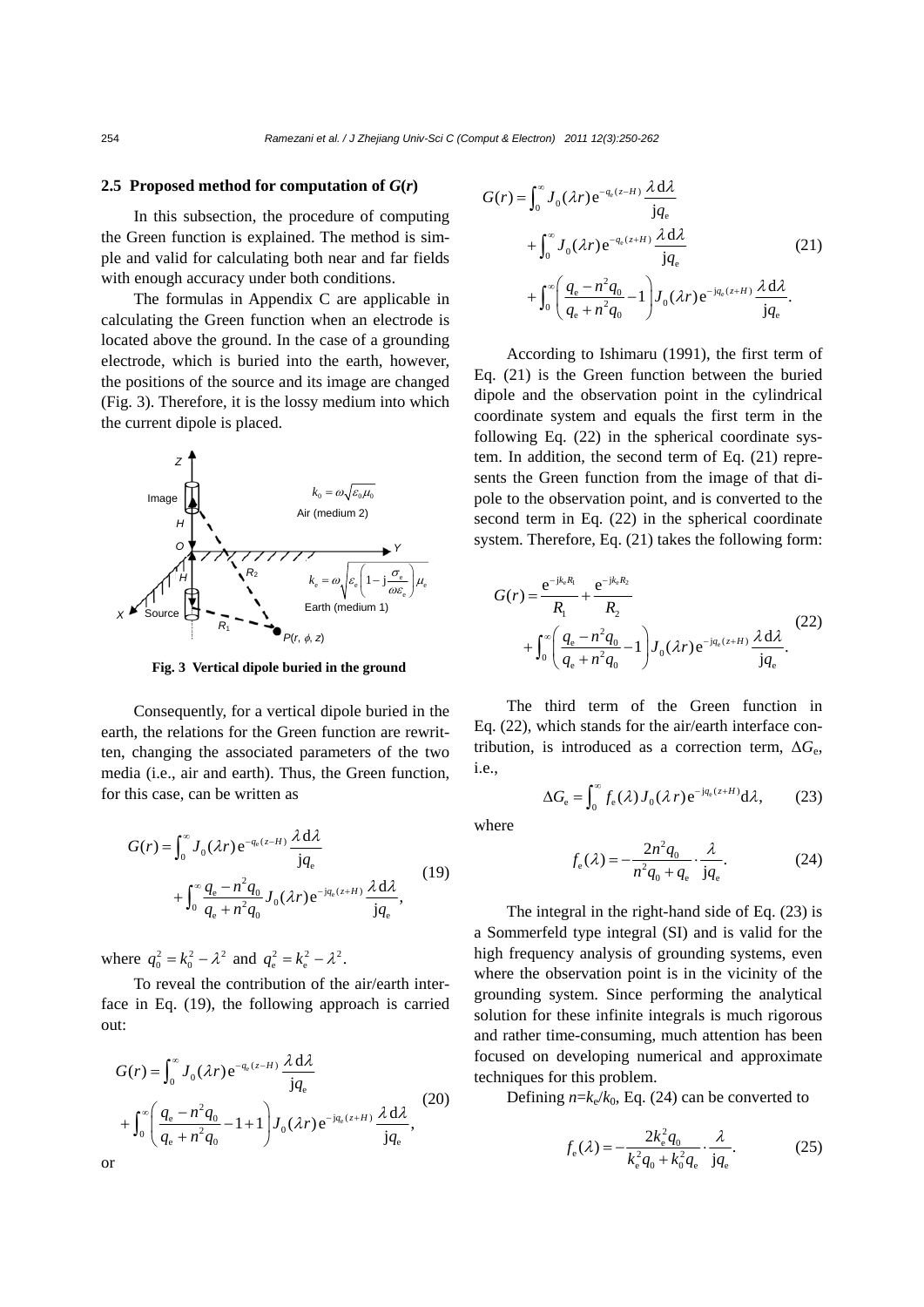As shown in Fig. 4, the integrand in Eq. (23) has two branch-points at  $\lambda = k_0$  and  $\lambda = k_e$ . Due to the existence of a decreasing exponential factor depending on  $q_e$  in  $\Delta G_e$ , the contribution of the point  $\lambda = k_0$  to the integrand is smaller than the contribution of the point  $\lambda = k_e$ . Therefore, by substituting  $q_0 \approx k_0$  and  $q_e$ ≈ $k_e$ , Eq. (25) becomes

$$
f_{e}(\lambda) = -\frac{2k_{e}^{2}q_{0}}{k_{e}^{2} \cdot k_{e}^{2} + 1} \frac{\lambda}{jk_{0}^{2}q_{e}^{2}}
$$
  

$$
\approx -\frac{2k_{e}^{2}k_{0}}{n^{2} \cdot \frac{1}{n+1}} \frac{\lambda}{jk_{0}^{2}q_{e}^{2}} \Rightarrow f_{e}(\lambda) \approx \frac{2jnk_{e}}{n+1} \frac{\lambda}{q_{e}^{2}}.
$$
 (26)

Replacing the above relation into Eq. (23),  $\Delta G_e$  can be expressed in a final simple closed form as

$$
\Delta G_{\rm e} = \frac{2 \, j n k_{\rm e}}{n+1} \int_0^\infty J_0(\lambda r) \, \mathrm{e}^{-\mathrm{j} q_{\rm e}(z+H)} \frac{\lambda}{q_{\rm e}^2} \mathrm{d}\lambda
$$
\n
$$
= -\frac{2 \, j n k_{\rm e}}{n+1} I(r, R_2), \tag{27}
$$

where by defining a new variable of integration, *ζ*, the right-hand side of this equation can be written as (Tokarsky and Dolzhikov, 1998)

$$
I(r, R_2) = \int_0^{\infty} J_0(\lambda r) e^{-j\sqrt{k_e^2 - \lambda^2}(z+H)} \frac{\lambda}{\lambda^2 - k_e^2} d\lambda
$$
  
= 
$$
\int_1^{\infty} \frac{e^{-jk_e R_2 \zeta}}{\sqrt{\zeta^2 - (r/R_2)^2}} d\zeta.
$$
 (28)

Finally, the following relation can introduce the numerical solution for the above integral:

$$
I(r, R_2) = \sum_{m=0}^{\infty} A_m T_{2m+1} (jk_e R_2),
$$
 (29)

where  $A_m$ ,  $T_{2m+1}(jk_eR_2)$ , and  $R_2$  are as introduced in Appendix C.



**Fig. 4 Contour for Eq. (25) and representation of branch**  $\frac{1}{2}$ **points** 

# **3 Modeling the soil ionization**

One important aspect in grounding system simulation is the soil ionization modeling. When a high magnitude current is leaked into the earth, soil ionization will occur if this current exceeds a critical value. The grounding conductor will then be surrounded by a cylindrical volume of ionized soil (corona type discharge), and in this region the voltage drop can be considered negligible. This phenomenon is modeled by increasing the equivalent radius of the grounding conductors (Zhang *et al.*, 2005).

The critical value of the electric field intensity for the soil to be ionized,  $E_{\text{crit}}$ , is a function of earth conductivity, and is obtained by the empirical formula (Mentre and Grcev, 1994) as follows:

$$
E_{\text{crit}} = 241 \sigma_{\text{e}}^{-0.215}
$$
 kV/m. (30)

Given that the soil ionization effect and the comparison between the electric field value with the above critical value should be performed in the time domain, the soil ionization modeling stage is placed after the computation in the frequency domain is completed and transformed to the time domain, i.e., whenever the electric field and voltage at the desired point and at time *t* are calculated.

Therefore, after computing the leakage current  $I_{\ell}$  from Eq. (9), the normal electric field on the surface of each segment in the frequency domain can be obtained by Ohm's law, i.e.,

$$
E = \frac{I_{\ell}}{2\pi r (\sigma_{\rm e} + j\omega \varepsilon_{\rm e}) \ell_{\rm seg}} \times 10^{-3} \text{ kV/m}, \quad (31)
$$

where *r* is the radius of the grounding conductor and  $\ell_{\text{seg}}$  is the length of each segment of the grounding system.

Then, by using the FILT algorithm (refer to Eqs. (33) to (36)), the electric field in the time domain,  $\tilde{E}$ , is calculated. Finally, the effective radius for each segment of the grounding conductor,  $r_{\text{eff}}$ , can be computed by (whenever  $\tilde{E}$  becomes greater than *E*crit) (Cidras *et al*., 2000)

$$
r_{\rm eff} = r \frac{\tilde{E}}{E_{\rm crit}}.
$$
 (32)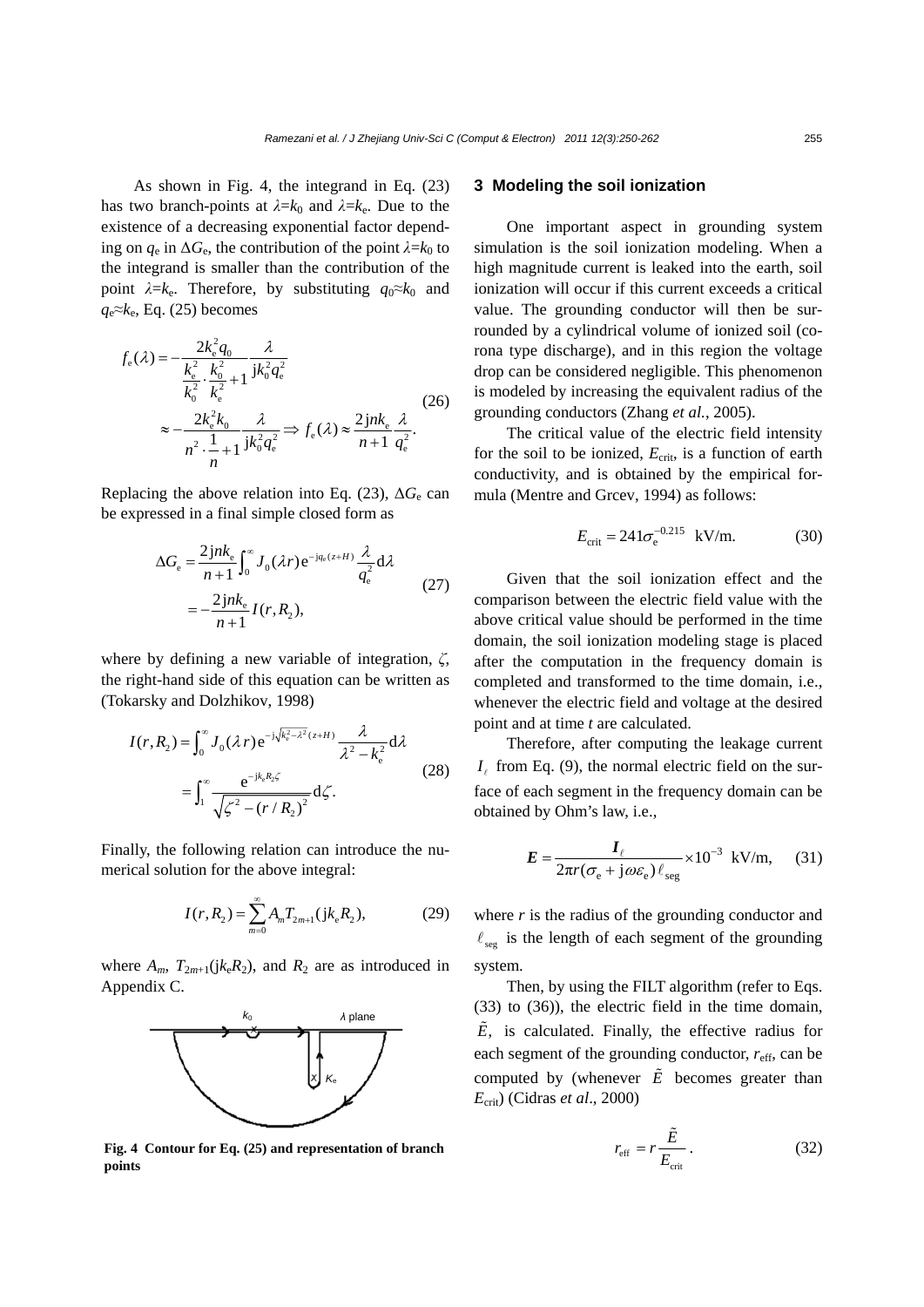Consequently, whenever the soil ionization effect should be considered, for any segment, its physical radius is substituted by  $r_{\text{eff}}$ . The computed radii are used in the next time step (or iteration) of calculation.

# **4 The proposed procedure**

In the proposed method for computing the transient voltage at any point, near or far from a grounding electrode (or in a wider sense, a grid), the following steps are performed:

Step 1: Computation of the impedance matrix, *Z*, from Eq. (17), at each specified frequency.

Step 2: Computation of the impedance vector, *Z*s, from Eq. (18), at each specified frequency.

Step 3: Calculation of leakage current of each segment, from Eq. (9), at each specified frequency.

Step 4: Computation of the voltage at the desired point (as the sum of the two components, introduced in Eqs.  $(7)$  and  $(8)$ ).

Step 5: Performing all of the above steps at the specified frequencies for applying fast inverse Laplace transform (refer to the next section), and calculating the time-domain responses.

Step 6: Checking for soil ionization in all segments and correcting the relevant elements of *Z* to be used in the next time step.

Step 7: Moving to the next time step and performing Steps 1–6 while assigning the relevant set of frequencies for the FILT operation.

# **5 Fast inverse Laplace transform**

For the time domain conversion of any function in the Laplace domain, *F*(*s*), the following wellknown relation is used:

$$
f(t) = \frac{1}{2\pi j} \int_{\gamma - j\infty}^{\gamma + j\infty} F(s) e^{st} ds.
$$
 (33)

The above integral may be solved, analytically, for only some particular forms of *F*(*s*). It is possible, however, to solve it through numerical methods. According to Hosono (1981), the following relation can be used to calculate  $f(t)$  numerically:

$$
f^{\ell m}(t) = \frac{e^a}{t} \left( \sum_{n=1}^{\ell-1} F_n + 2^{-m-1} \sum_{n=0}^m A_{mn} F_{\ell+n} \right), \quad (34)
$$

where

$$
F_n = (-1)^n \operatorname{Im} \{ F\{ [a + j(n - 0.5)\pi]/t \} \}, \quad (35)
$$

and

$$
A_{mn} = 1, \ A_{mn-1} = A_{mn} + \binom{m+1}{n}.
$$
 (36)

The first step for computing the inverse Laplace transform is to choose properly the parameters *a*, *m*, and  $\ell$  to be placed into Eq. (34). Extensive inspection for applying FILT in the high frequency analysis of grounding systems has resulted in assigning *a*=2,  $m=10$ , and  $\ell = 15$ .

Note that according to Eq. (35),  $[a + i(n-0.5)\pi]/t$ represents the set of frequencies at which *F* should be calculated to compute  $f(t)$ .

# **6 Results and discussion**

To verify the results obtained using the proposed method, we compared them with the published results for similar grounding systems. Also, the results after considering soil ionization and changing the position of the feed point on the frequency response of the grounding system are presented.

## **6.1 Validation of the proposed method**

To evaluate the validity of the proposed method, three strategies have been designed. The first strategy is to compare the correction term  $(\Delta G_e)$  of the proposed method, i.e., Eq. (27), and the approximate method in Poljak and Doric (2006). The second is to evaluate the integrand of the integral Eq. (26) and the exact integrand of Eq. (24). The last strategy is to compare the obtained frequency response of the input impedance for the grounding electrode by the proposed method versus the aforementioned methods.

# 6.1.1 Comparison between the results of Δ*G*<sup>e</sup>

Fig. 5 shows the results for  $\Delta G_e$  by the proposed method and the approximate procedure in Poljak and Doric (2006). The results are in good agreement for the far distances between the observation point and the grounding electrode. For the case of near distances, however, the results of the approximate procedure deviate from those of the proposed method.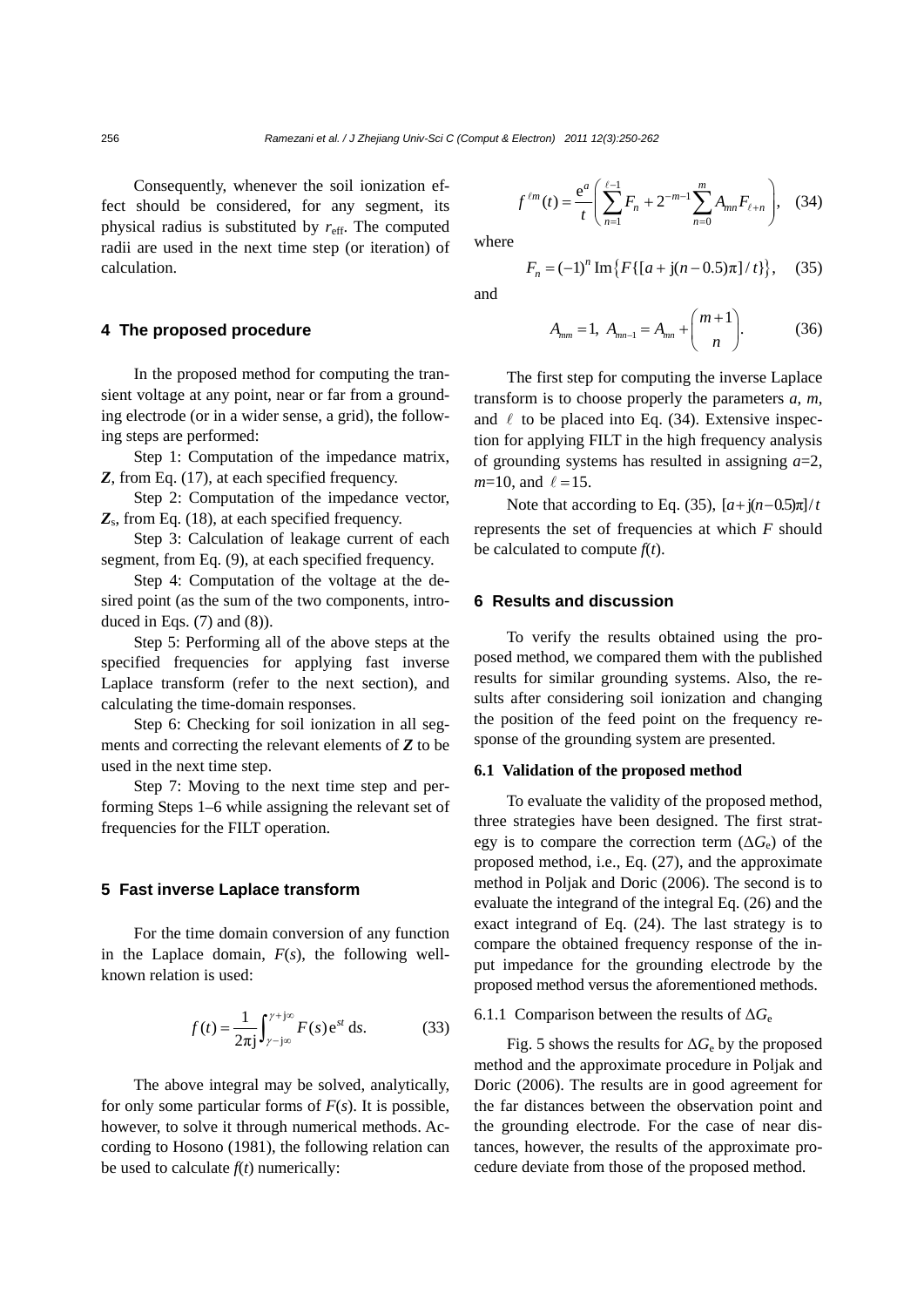

**Fig. 5 Comparison between the results of**  $\Delta G_e$  **in different observation points: (a)** *r***=500 m; (b)** *r***=200 m; (c)** *r***=10 m**

#### 6.1.2 Comparison between the integrand values

By defining a normalized variable as  $X=\lambda/k_0$ , the original integrand of SI in Eq. (24), the proposed integrand in Eq. (26) and the approximate method, named as the reflection coefficient method in Ishimaru (1991), can be represented by the following relations.

1. The original integrand

The integrand of Eq. (24) as a function of *X* can be rewritten as

$$
F_{\text{exact}} = \frac{2jk_e^2 X \sqrt{1 - X^2}}{nk_e \sqrt{1 - X^2} + k_0 \sqrt{n^2 - X^2}} \frac{e^{-jk_0 \sqrt{n^2 - X^2}(z+H)}}{k_0 \sqrt{n^2 - X^2}} J_0(k_0 rX). \tag{37}
$$

#### 2. The proposed integrand

According to the proposed method, the relevant integrand in Eq. (26) is changed to the following relation:

$$
F_{\text{proposed}} = \frac{2jnk_e}{n+1} \frac{X}{k_0(n^2 - X^2)} e^{-jq_e(z+H)} J_0(k_0 rX). \quad (38)
$$

# 3. Approximate integrand

According to Harrington (2001), the Bessel function in the integrand of SI is approximated by  $J_0(\lambda r) = \sqrt{2}/(\pi \lambda r) \cos(\lambda r - \pi/4)$  for large arguments. Consequently, the related integrand can be stated by the following relation, which is valid for the far-field calculation:

$$
F_{\text{approximate}} = \frac{2jk_e^2 X \sqrt{1 - X^2}}{nk_e \sqrt{1 - X^2} + k_0 \sqrt{n^2 - X^2}} \frac{e^{-jk_0 \sqrt{n^2 - X^2}(z+H)}}{k_0 \sqrt{n^2 - X^2}} \cdot \sqrt{\frac{2}{\pi k_0 r X}} \cos\left(k_0 r X - \frac{\pi}{4}\right). \tag{39}
$$

Fig. 6 shows the integrand values of the three procedures for different distances between the observation points and the grounding electrode and also various frequencies (100 kHz and 3 MHz). As is shown, the results of the proposed method are in good agreement with the exact integrand, particularly for the near distances.

## 6.1.3 Comparison between the input impedances

Due to the data and the results of the models presented in Grcev (1986), Doric *et al.* (2004), and Shahrtash and Ramezani (2008), which were available for a horizontal electrode with the following data, the proposed method in this study is also applied to the same system.

The grounding system consists of a horizontal electrode, with length *L*=1 m, radius *r*=5 mm, buried at the depth of *H*=1 m, where the soil parameters are  $\varepsilon_e$ =8.85×10<sup>-11</sup> and  $\mu_e$ =4π×10<sup>-7</sup> with two different conductivities as  $\sigma = 0.001$  and 0.01 s/m. A double exponential current source,  $I_s = 1.1043 \times (e^{-0.07924 \times 10^6 t} -$ 

 $e^{-4.0011 \times 10^{6}t}$ , is injected to the left end of this electrode.

The frequency response of the input impedance for the mentioned horizontal grounding electrode is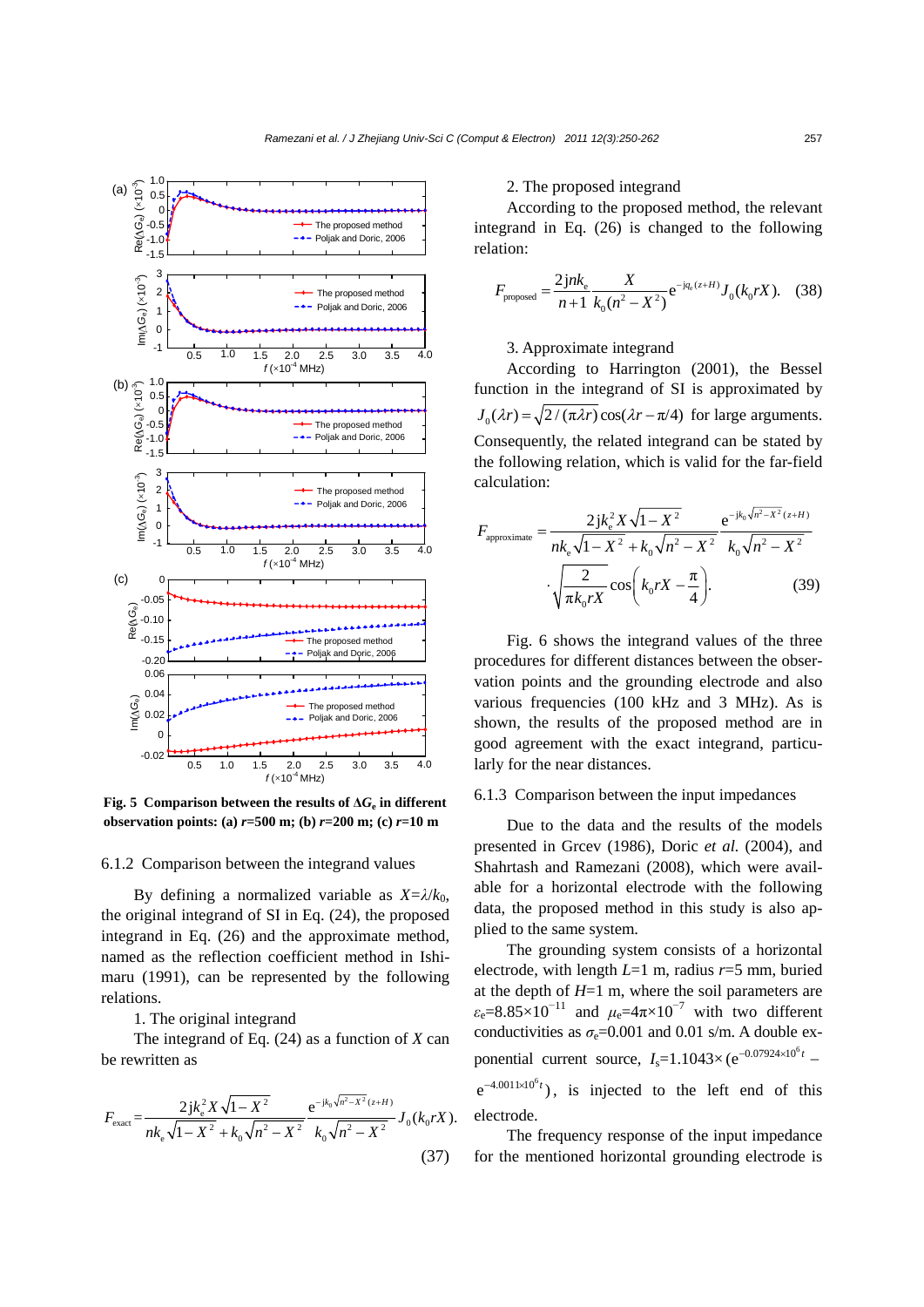

**Fig. 6 Comparison between the results of integrand in different distances and various frequencies: (a)** *r***=0.01 m; (b)** *r***=1 m; (c)** *r***=10 m** 

shown in Fig. 7, which is a comparison among the results of the proposed method and the mentioned references.



**Fig. 7 Input impedance of the grounding electrode** (a)  $\sigma_{\rm e}$ =0.001 s/m; (b)  $\sigma_{\rm e}$ =0.01 s/m

As depicted, when the approximations that are valid only for the far fields are applied in computing the cases of near fields, as was done in Grcev (1986), Doric *et al.* (2004), and Shahrtash and Ramezani (2008), some large deviations from the results of the proposed method are found; but, the overall trends are similar and there is good agreement. It is worth mentioning that far-field approximation is valid only for computing the scalar potential at the points that are farther than  $2D^2/\lambda$  from the grounding electrode (*D* is the length of each segment and  $\lambda$  is the smallest wavelength of the considered frequency spectrum) (Stutzman and Thiele, 1997).

## **6.2 Time domain response**

In this subsection, transient voltages are calculated in the time domain at the feed point and at the center of the same grounding electrode. The results are obtained using the FILT procedure.

The transient voltages show considerable attenuation and distortion, by decreasing in the slope of the wavefront as shown in the rightmost curves in Fig. 8, along the grounding electrode in both cases.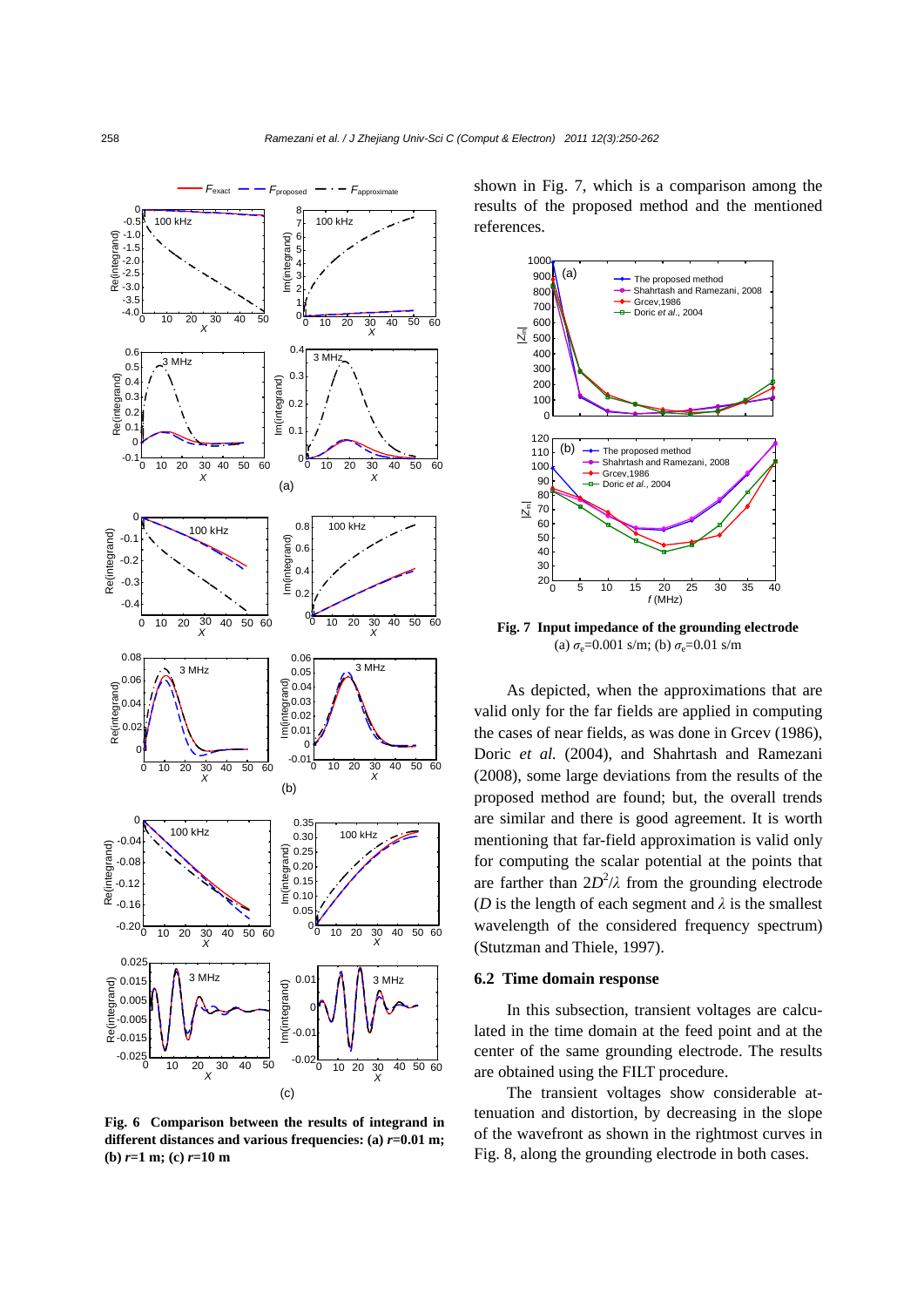

**Fig. 8 Transient voltages at the surface of the grounding electrode for**  $\sigma_e$ **=0.001 s/m (top) and**  $\sigma_e$ **=0.01 s/m (bottom)** 

# **6.3 Influence of the location of the feed point**

Fig. 9 shows the result of the proposed method for a grounding system with the size of  $1 \text{ m} \times 1 \text{ m}$  and four meshes. Two cases were studied and the results are shown, one where the feed point is at the corner and the other at the center of the grounding grid. As shown, the input impedance in the former case is higher than in the latter one.

# **6.4 Influence of soil ionization**

The transient responses with and without the soil ionization model are shown for the electrode in Section 6.1.3 (Fig. 10), while a double exponential current source with a magnitude of 500 A was considered. As shown, soil ionization results in a lower magnitude for the transient ground potential rise (TGPR) of the grounding electrode.



**Fig. 9 Input impedance of the grounding system for different feed points at the corner (a) and the center (b)**



**Fig. 10 Transient ground potential rise (TGPR) for the grounding electrode with and without soil ionization** 

# **7 Conclusions**

In this paper, a unified, novel, and electromagnetic field based approach is proposed to analyze the high frequency behavior of the grounding grid. This numerical method computes the leakage currents of each segment of the grounding system with the method of moments (MOM). The main feature of the presented method is that it is based on solving the full set of Maxwell's equations with developing suitable closed-form relations for computing the Green function. These simple and accurate expressions are substituted, instead of the rigorous Sommerfeld integrals, for considering the influence of the half-space interface (air/earth).

The method is valid for a wide range of frequencies and is able to calculate the electromagnetic fields not only in far points, but also at near distances with respect to the grounding electrode. The transient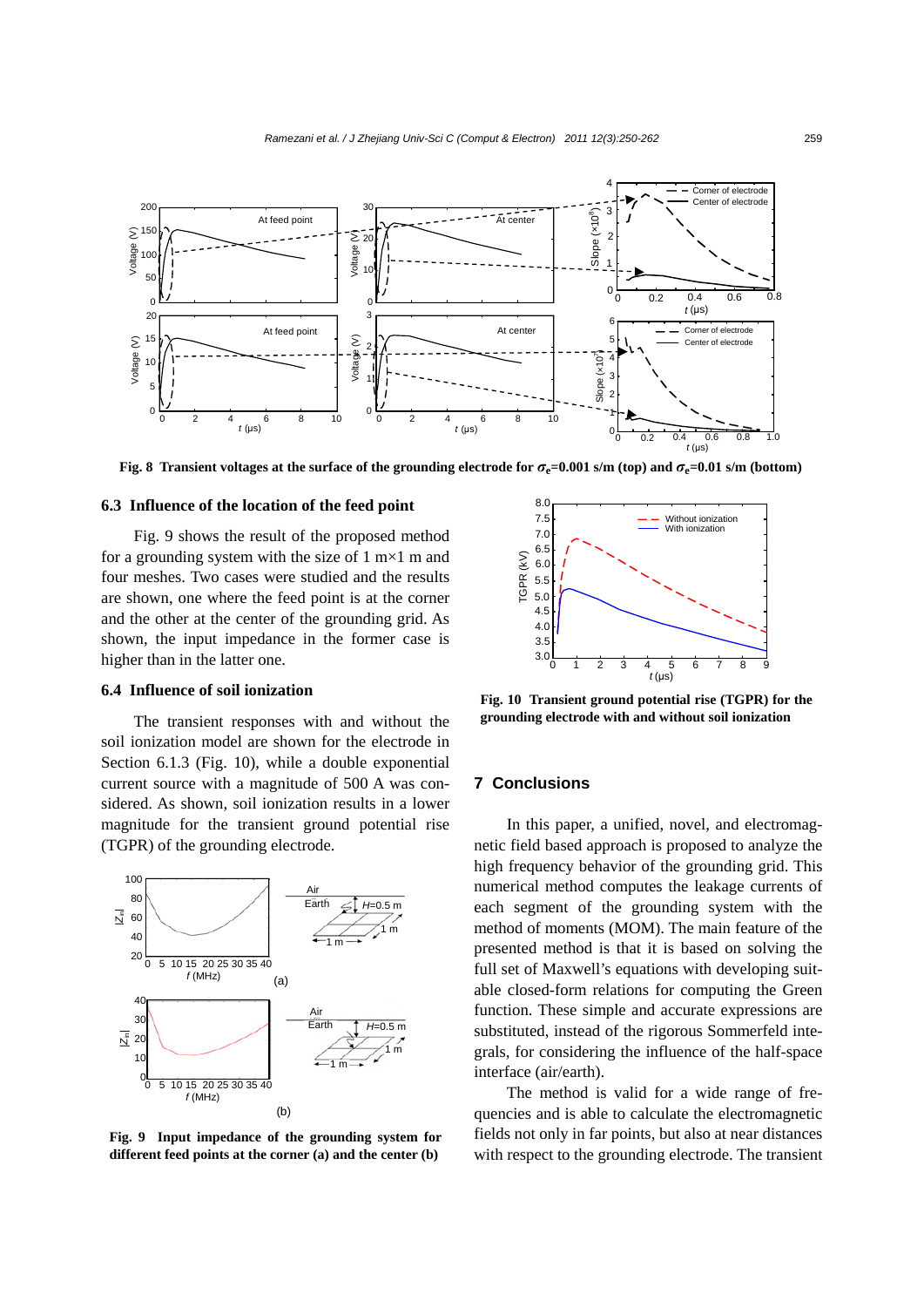voltages in the time domain can be calculated at any desired point by fast inverse Laplace transform. Moreover, the soil ionization phenomenon is easily included in the proposed procedure.

Finally, different results from the proposed method are obtained and compared with those obtained using the published procedures, wherein good agreement is observed.

#### **References**

- Andolfato, R., Bernardi, L., Fellin, L., 2000. Aerial and grounding systems analysis by the shifting complex images method. *IEEE Trans. Power Del.*, **15**(3):1001-1009. [doi:10.1109/61.871366]
- Arnautovski-Toseva, V., Grcev, L., 2004. Electromagnetic analysis of horizontal wire in two-layered soil. *J. Comput. Appl. Math.*, **168**(1-2):21-29. [doi:10.1016/j.cam. 2003.05.014]
- Cidras, J., Otero, A.F., Garrido, C., 2000. Nodal frequency analysis of grounding systems considering the soil ionization effect. *IEEE Trans. Power Del.*, **15**(1):103-107. [doi:10.1109/61.847236]
- Doric, V., Poljak, D., Roje, V., 2004. Transient analysis of the grounding electrode based on the wire antenna theory. *Eng. Anal. Bound. Elem.*, **28**(7):801-807. [doi:10.1016/j. enganabound.2003.11.001]
- Gao, Y.Q., He, J.L., Zeng, R., Liang, X.D., 2002. Impulse Transient Characteristic of Grounding Grid. 3rd Int. Symp. on Electromagnetic, p.276-280. [doi:10.1109/ ELMAGC.2002.1179385]
- Geri, A., 1999. Behavior of ground systems excited by high impulse currents: the model and its validation. *IEEE Trans. Power Del.*, **14**(3):1008-1017. [doi:10.1109/61. 772347]
- Geri, A., Veca, G.M., Garbagnati, E., Sartorio, G., 1992. Nonlinear behavior of ground electrodes under lightning surge currents: computer modeling and comparison with experimental results. *IEEE Trans. Magn.*, **28**(2):1442- 1445. [doi:10.1109/20.123966]
- Grcev, L., 1986. Calculation of the Transient Impedance of Grounding Systems. PhD Thesis, University of Zagreb, Croatian.
- Harrington, R.F., 2001. Time-Harmonic Electromagnetic Fields. Wiley-IEEE Press.
- Heimbach, M., Grcev, L.D., 1997. Grounding system analysis in transients programs applying electromagnetic field approach. *IEEE Trans. Power Del.*, **12**(1):186-193. [doi:10.1109/61.568240]
- Hosono, T., 1981. Numerical inversion of Laplace transform and some applications to wave optics. *Radio Sci*., **16**(6):1015-1019. [doi:10.1029/RS016i006p01015]
- Ishimaru, A., 1991. Electromagnetic Wave Propagation, Radiation, and Scattering. Prentice-Hall Inc., Englewood Cliffs, NJ.
- Liu, Y.Q., Zitnik, M., Thottappillil, R., 2001. An improved transmission line model of grounding systems. *IEEE Trans. Electromagn. Compat.*, **43**(3):348-355. [doi:10. 1109/15.942606]
- Lorentzou, M.I., Hatziargyriou, M.I., Papadias, N.D., 2003. Time domain analysis of grounding electrodes impulse response. *IEEE Trans. Power Del.*, **18**(2):517-524. [doi:10.1109/TPWRD.2003.809686]
- McAllister, I.W., Crichton, G.C., 1991. Analysis of the temporal electric fields in lossy dielectric media. *IEEE Trans. Electr. Insul.*, **26**(3):513-528. [doi:10.1109/14.85125]
- Meliopoulos, A.P., Moharam, M.G., 1983. Transient analysis of grounding systems. *IEEE Trans. Power Appar. Syst.*, **102**(2):389-399. [doi:10.1109/TPAS.1983.317686]
- Mentre, F.E., Grcev, L., 1994. EMTP-based model for grounding system analysis. *IEEE Trans. Power Del.*, **9**(4):1838-1849. [doi:10.1109/61.329517]
- Otero, A.F., Cidras, J., del Alamo, J.L., 1999. Frequencydependence grounding system calculation by means of a conventional nodal analysis technique. *IEEE Trans. Power Del.*, **14**(3):873-878. [doi:10.1109/61.772327]
- Poljak, D., Doric, V., 2006. Wire antenna model for transient analysis of simple grounding systems, part I: the vertical grounding electrode. *Progr. Electromagn. Res.*, **64**:149- 166. [doi:10.2528/PIER06062101]
- Portela, C., 1997. Frequency and Transient Behavior of Grounding Systems, Part I. Physical and Methodological Aspects. IEEE Int. Symp. on Electromagnetic Compatibility, p.379-384.
- Ramamoorty, M., Babu Narayanan, M.M., Parameswaran, S., Mukhedkar, D., 1989. Transient performance of grounding grids. *IEEE Trans. Power Del.*, **4**(4):2053-2059. [doi:10.1109/61.35630]
- Shahrtash, S.M., Ramezani, N., 2008. A New Approach to Compute Transient Behavior of Grounding Electrodes in Time-Domain. Joint Int. Conf. on Power System Technology and IEEE Power India Conf., p.1-5. [doi:10.1109/ ICPST.2008.4745321]
- Stutzman, W.L., Thiele, G.A., 1997. Antenna Theory and Design. Wiley, New York.
- Tokarsky, P.L., Dolzhikov, V.V., 1998. Simple Approximate Formulas for Evaluating Sommerfeld Type Integrals. VIIth Int. Conf. on Mathematical Methods in Electromagnetic Theory, p.246-248.
- Velazquez, R., Mukhedkar, D., 1984. Analytical modeling of grounding electrodes transient behavior. *IEEE Trans. Power Appar. Syst.*, **103**(6):1314-1322. [doi:10.1109/ TPAS.1984.318465]
- Verma, R., Mukhedkar, D., 1980. Impulse impedance of buried ground wire. *IEEE Trans. Power Appar. Syst.*, **99**(5):2003-2007. [doi:10.1109/TPAS.1980.319827]
- Zhang, B., He, J., Lee, J., Cui, X., Zhao, Z., Zou, J., Chang, S., 2005. Numerical analysis of transient performance of grounding systems considering soil ionization by coupling moment method with circuit theory*. IEEE Trans. Magn.*, **41**(5):1440-1443. [doi:10.1109/TMAG.2005.844 547]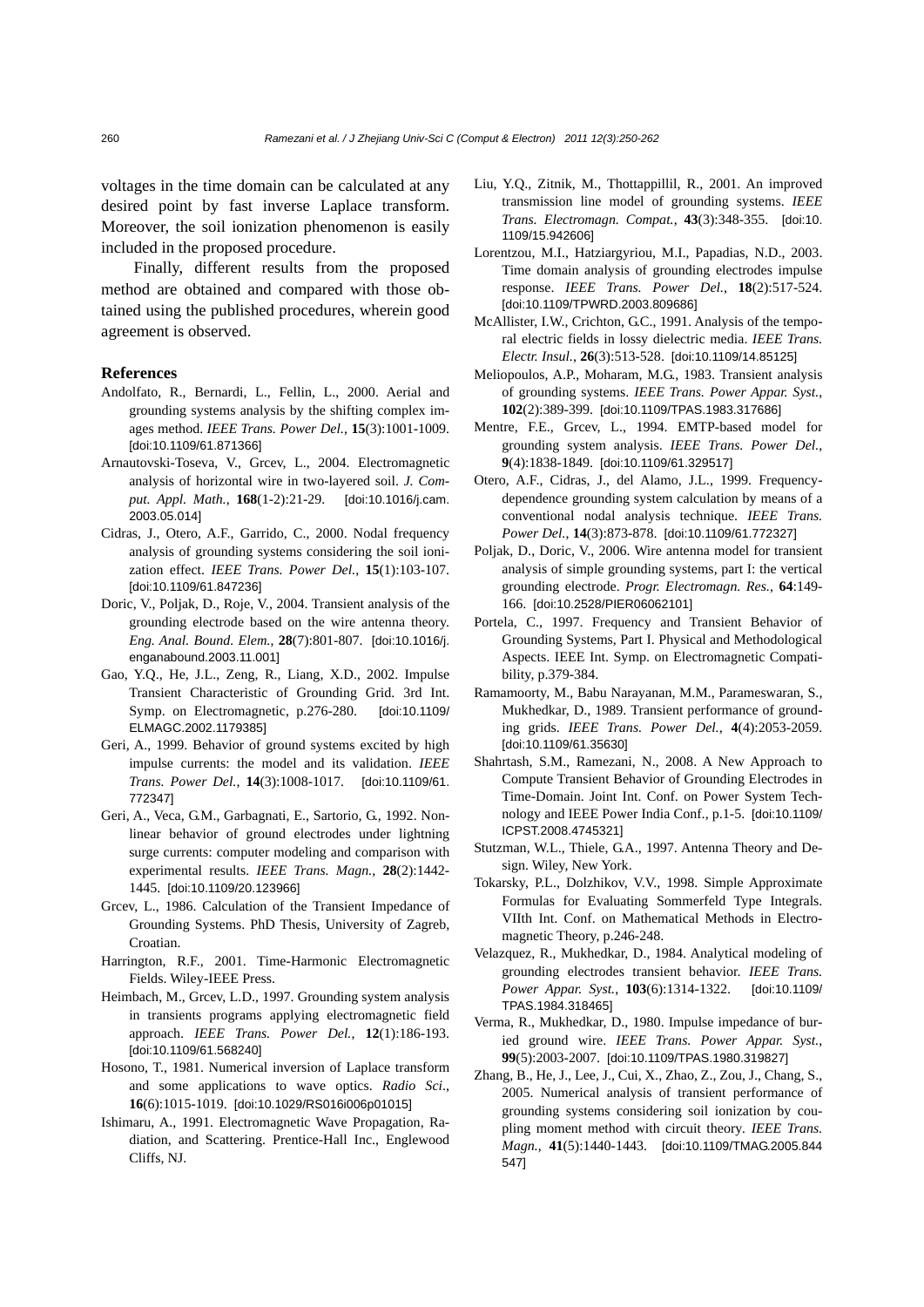# **Appendix A: the magnetic vector potential**

According to Maxwell's law, the divergence of magnetic field density  $\bf{B}$  is zero and, in general the divergence of the curl of any vector is zero. Thus, *B* can be expressed by the curl of an arbitrary vector *A*, called the magnetic vector potential:

$$
\nabla \cdot \mathbf{B} = 0,\tag{A1}
$$

$$
B = \nabla \times A \tag{A2}
$$

Using the Biot-Savart law, the magnetic field caused by a volume current density  $J_\ell$  is calculated by

$$
\boldsymbol{B} = \int_{v'} \frac{\mu_0 \boldsymbol{J}_{\ell}(\boldsymbol{R}') \times (\boldsymbol{R} - \boldsymbol{R}')}{4\pi |\boldsymbol{R} - \boldsymbol{R}'|^{3}} dv'. \tag{A3}
$$

In addition,

$$
\nabla \frac{1}{|\boldsymbol{R} - \boldsymbol{R}'|} = -\frac{\boldsymbol{R} - \boldsymbol{R}'}{|\boldsymbol{R} - \boldsymbol{R}'|^3}.
$$
 (A4)

Therefore,

$$
\boldsymbol{B} = \frac{\mu_0}{4\pi} \int_{\nu} \left[ -\boldsymbol{J}_{\ell}(\boldsymbol{R}') \times \nabla \frac{1}{|\boldsymbol{R} - \boldsymbol{R}'|} \right] \mathrm{d}\nu'. \qquad (A5)
$$

Also, according to the following relation:

$$
\nabla \times (f \cdot F) = f \cdot \nabla \times F - F \times \nabla \cdot f, \qquad (A6)
$$

Eq. (A5) can be substituted by

$$
\nabla \times \frac{\boldsymbol{J}_{\ell}(\boldsymbol{R}')}{|\boldsymbol{R} - \boldsymbol{R}'|} = \frac{1}{|\boldsymbol{R} - \boldsymbol{R}'|} \nabla \times \boldsymbol{J}_{\ell}(\boldsymbol{R}') - \boldsymbol{J}_{\ell}(\boldsymbol{R}') \times \nabla \frac{1}{|\boldsymbol{R} - \boldsymbol{R}'|}.
$$
\n(A7)

Since  $J_{\ell}(R')$  is not a function of **R**, thus,

$$
\nabla \times \boldsymbol{J}_{\ell}(\boldsymbol{R}') = \boldsymbol{0} \,. \tag{A8}
$$

Consequently,

$$
\boldsymbol{B} = \frac{\mu_0}{4\pi} \int_{v'} \nabla \times \frac{\boldsymbol{J}_{\ell}(\boldsymbol{R}')}{|\boldsymbol{R} - \boldsymbol{R}'|} dv' = \frac{\mu_0}{4\pi} \nabla \times \int_{v'} \frac{\boldsymbol{J}_{\ell}(\boldsymbol{R}')}{|\boldsymbol{R} - \boldsymbol{R}'|} dv'. \tag{A9}
$$

Comparing Eq. (A2) with Eq. (A9), it can be concluded that

$$
A = \frac{\mu_0}{4\pi} \int_{\nu'} \frac{\boldsymbol{J}_{\ell}(\boldsymbol{R}')}{|\boldsymbol{R} - \boldsymbol{R}'|} \mathrm{d}\nu' \,. \tag{A10}
$$

For an electric source buried into the earth with the permeability of  $\mu_e$ , Eq. (A10) can be converted to

$$
A = \frac{\mu_{\rm e}}{4\pi} \int_{v'} \frac{\boldsymbol{J}_{\ell}(\boldsymbol{R}')}{|\boldsymbol{R} - \boldsymbol{R}'|} \mathrm{d}v' \,. \tag{A11}
$$

# **Appendix B: the voltage at any point**

Assuming that a leakage current,  $I_\ell$ , drains into the soil, the volume leakage current density,  $J_{\ell}$ , is computed, according to the image theory, by

$$
J_{e}(v) = \frac{I_{\ell}}{4\pi} \left( \frac{1}{r^{2}} r + \frac{1}{r'^{2}} r' \right),
$$
 (B1)

where *r* and *r'* are the distances between the current leakage point and its image from the observation point, respectively.

Therefore, the scattered field is obtained by substituting Eq. (B1) into Eq. (11):

$$
E_s(r,\omega) = \frac{I_{\ell}}{4\pi(\sigma_{\rm e} + j\omega \varepsilon_{\rm e})} \left(\frac{1}{r^2}r + \frac{1}{r'^2}r'\right). \quad (B2)
$$

Also, according to Eq. (13), for any leakage current, the vector potential at any observation point in space can be calculated by

$$
A(r) = \frac{\mu_{\rm e} I_{\ell}}{4\pi} \left( \frac{1}{r^2} r + \frac{1}{r'^2} r' \right). \tag{B3}
$$

As the induced voltage at that observation point can be calculated by Eq. (12) consequently through the following relation:

$$
\nabla V = -(E_s + j\omega A), \tag{B4}
$$

by using Eqs. (B2) and (B4), the voltage at the observation point can be found:

$$
V_p(r, j\omega) = \int_r^{\infty} E_s(r, j\omega) dr + j\omega \int_r^{\infty} A(r) dr
$$
  
=  $\frac{I}{4\pi} \left( \frac{1}{\sigma_e + j\omega \varepsilon_e} + j\omega \mu_e \right) \left( \frac{1}{r} + \frac{1}{r'} \right).$  (B5)

As shown in Fig. B1, where a grounding conductor contains a number of above current leakage points (i.e., the current segments), the induced voltage at *P* is obtained by